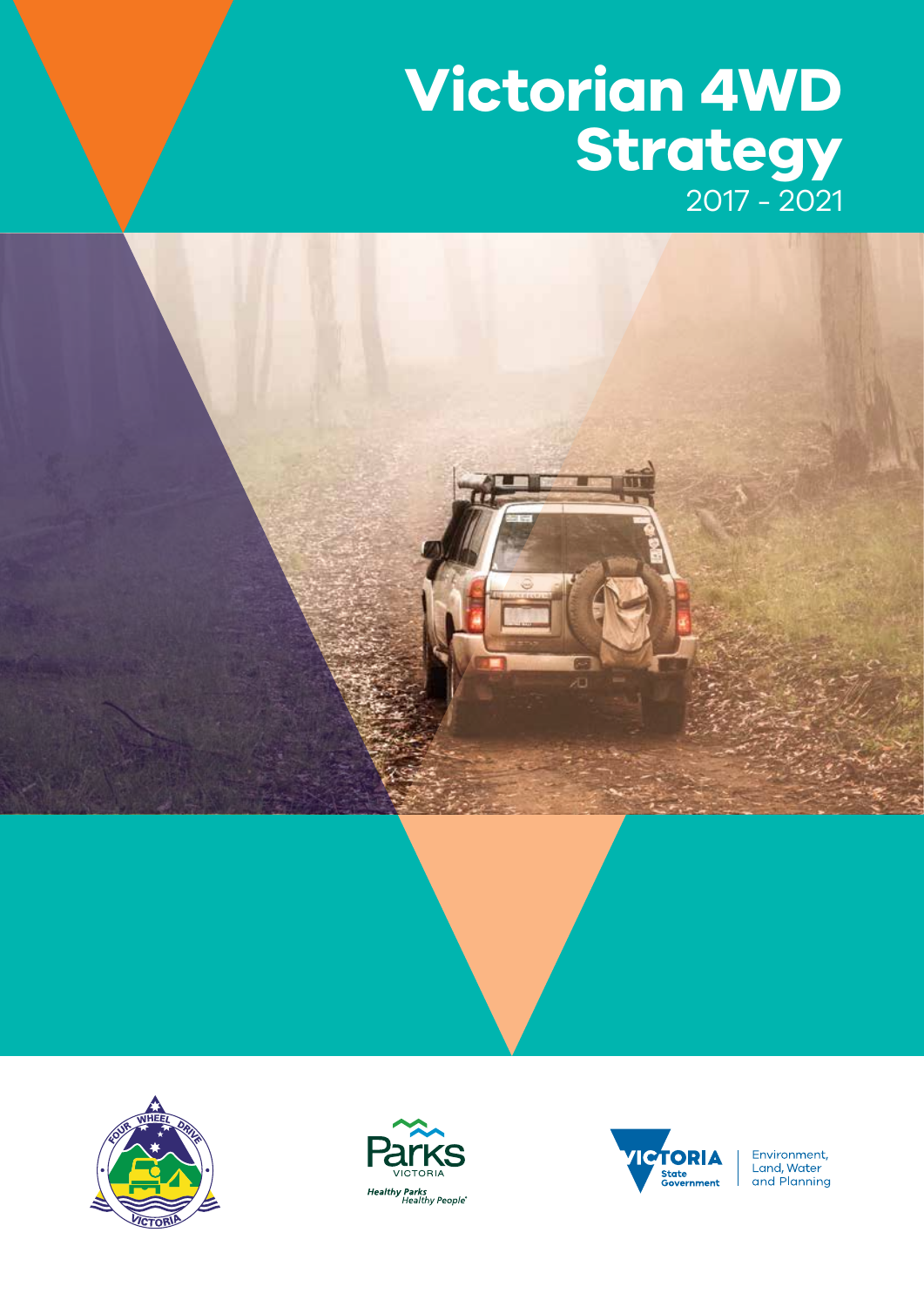Victoria has 8.4 million hectares of public land, managed predominantly by Parks Victoria (4.1 million hectares) and Forest Fire Management Victoria (3.1 million hectares).

Victoria is the number one State for four wheel driving in terms of the extent of free, open and available four wheel drive tracks, with a track network across State forests and parks in excess of 45,000km. However more needs to be done when it comes to managing, promoting and marketing these opportunities for their recreational and regional economic benefit.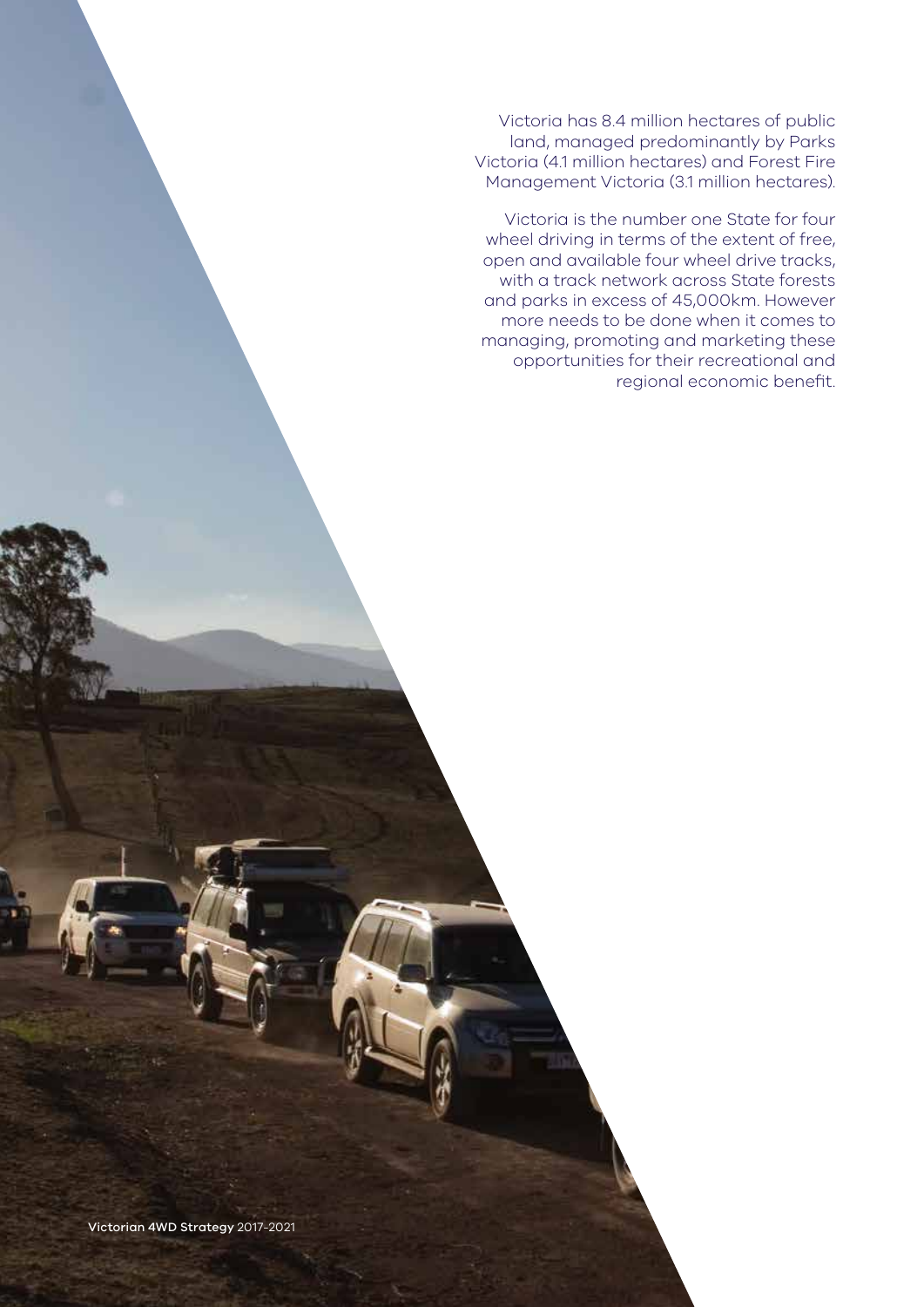This strategy outlines Victoria's vision for four wheel driving on public land. It will guide the work of Victoria's ministerially appointed Four Wheel Drive Advisory Committee and all the partner organisations over the next five years in delivering on our strategic vision for four wheel driving in Victoria.

This document is a summary of Victoria's Four Wheel Drive Strategy. To view the full strategy which outlines the specific actions to deliver on the strategy, visit www.ffm.vic.gov.au/recreational-activities/four-wheel-driving

#### **Our Vision**

Four wheel driving in Victoria provides fantastic benefits for people, communities and nature.

#### **Key Outcomes**

The six key external outcomes and associated tasks we will focus on to achieve our vision are:

#### **1. Four wheel drivers are coming to Victoria as the premier 4WD state**

Position Victoria as the premier 4WD state, to promote Victoria's unique four wheel driving experiences and to have 4WD touring product developed that leads to increased tourism from four wheel drivers visiting Victoria's regions.

#### **2. Victoria has economic benefits from four wheel driving**

Increase the economic benefit Victoria derives from four wheel driving through improving the 4WD touring product offer and building broader partnerships to better market the available 4WD touring experiences, and to increase four wheel driving and related expenditure in regional Victoria.

#### **3. Four wheel drivers provides a range of health and social connections**

Improve the health and social benefits that four wheel drivers and other members of the public derive from four wheel driving and participation in forest and park volunteering activities.

#### **4. Victorian 4WD experiences are enriched**

Improve the quality and delivery of 4WD information and improve interpretation of the natural and cultural environment through use of current and emerging technologies to provide a richer, more immersive four wheel driving experience.

#### **5. Four wheel drivers demonstrate respect for cultural, environmental and other values of public land**

Promote responsible behaviours and deter irresponsible ones; increase the value and reach of existing education materials; and ensure 4WD users understand the significance of public land, ultimately leading to behaviour that is increasingly respectful of cultural, environmental and other values of public land.

#### **6. Four wheel driving is respected as a legitimate recreational pastime**

Better promote examples of the positive social, economic and environmental contributions four wheel drivers make. Coupled with the increasingly considerate behaviours of four wheel drivers, this will educate the broader community of the positive contribution four wheel drivers make to public land and the value of their recreational activities.

#### **Who are the Four Wheel Drive Advisory Committee (FWDAC)?**

The FWDAC were appointed in 2015 by the then Minister for Environment, Climate Change and Water to provide advice on 4WD policies, initiatives and strategies, provide a forum for consultation and support on issues relating to 4WD use of public land.

The committee also facilitates interaction and partnerships between Four Wheel Drive Victoria, 4WD Clubs, the broader 4WD community, Parks Victoria and the Department of Environment, Land, Water & Planning. The committee consists of two representatives from each of Four Wheel Drive Victoria, the Department of Environment, Land, Water & Planning and Parks Victoria.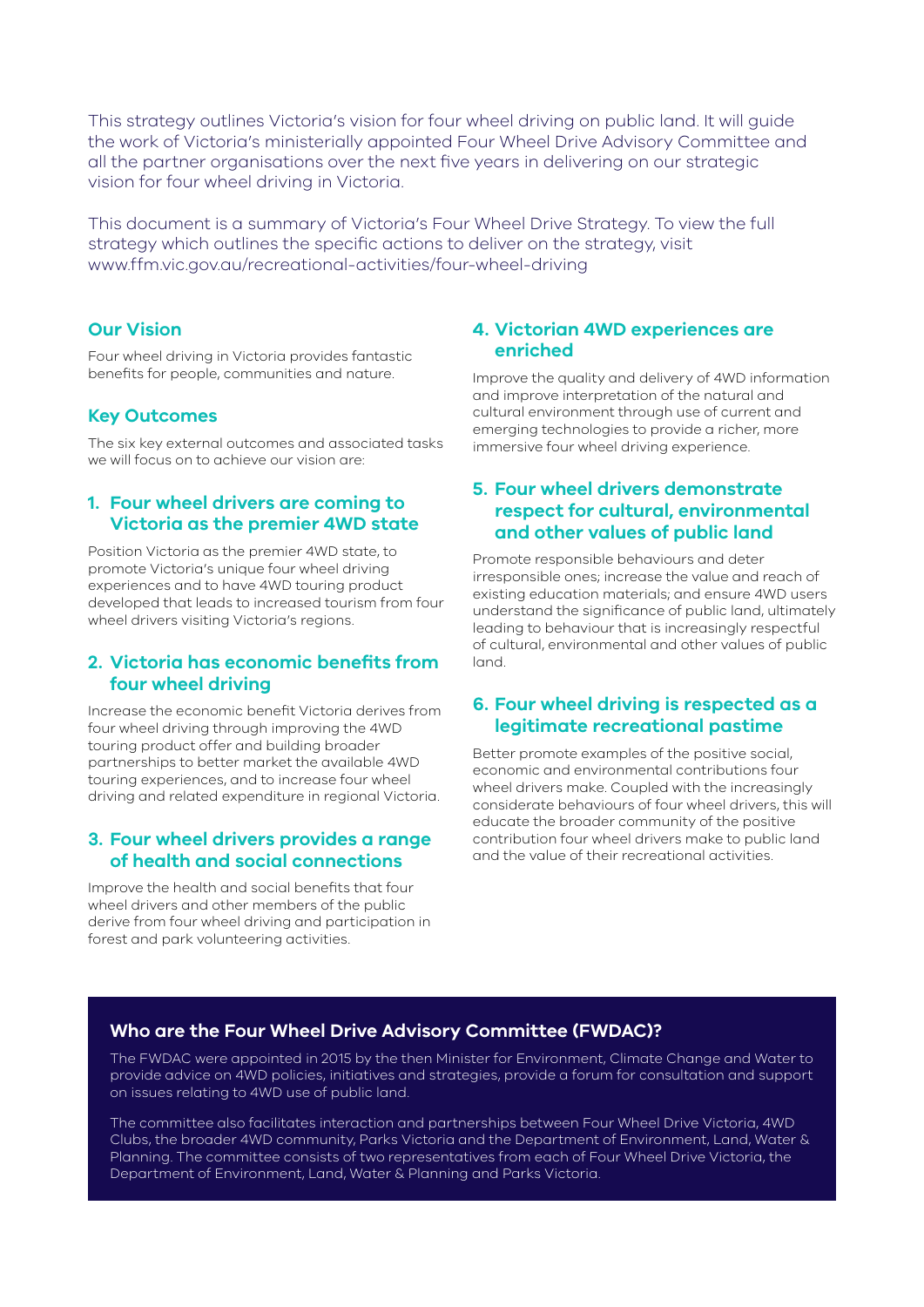

### **Contacts for further information**

For further information on the strategy and progress achieved to date, please contact one of the following representatives on the FWDAC:

#### **Department of Environment, Land, Water & Planning**

Richard Wadsworth Statewide Recreation & Tourism Cooordinator Richard.Wadsworth@delwp.vic.gov.au

#### **Parks Victoria**

Gail Wright Manager Community Engagement & Partnerships – Eastern Region Gail.Wright@parks.vic.gov.au

#### **Four Wheel Drive Victoria**

Wayne Hevey Chief Executive Officer ceo@fwdvictoria.org.au

## **Join a Club**

Got a 4WD but not sure what to do or where to go? A great way to get into four-wheel driving is to join one of the many four-wheel driving clubs in Victoria. The local knowledge and experience of the club environment enables those with less experience to explore new areas safely. Contact the Victorian Association of Four Wheel Drive Clubs for more information www.fwdvictoria.org.au